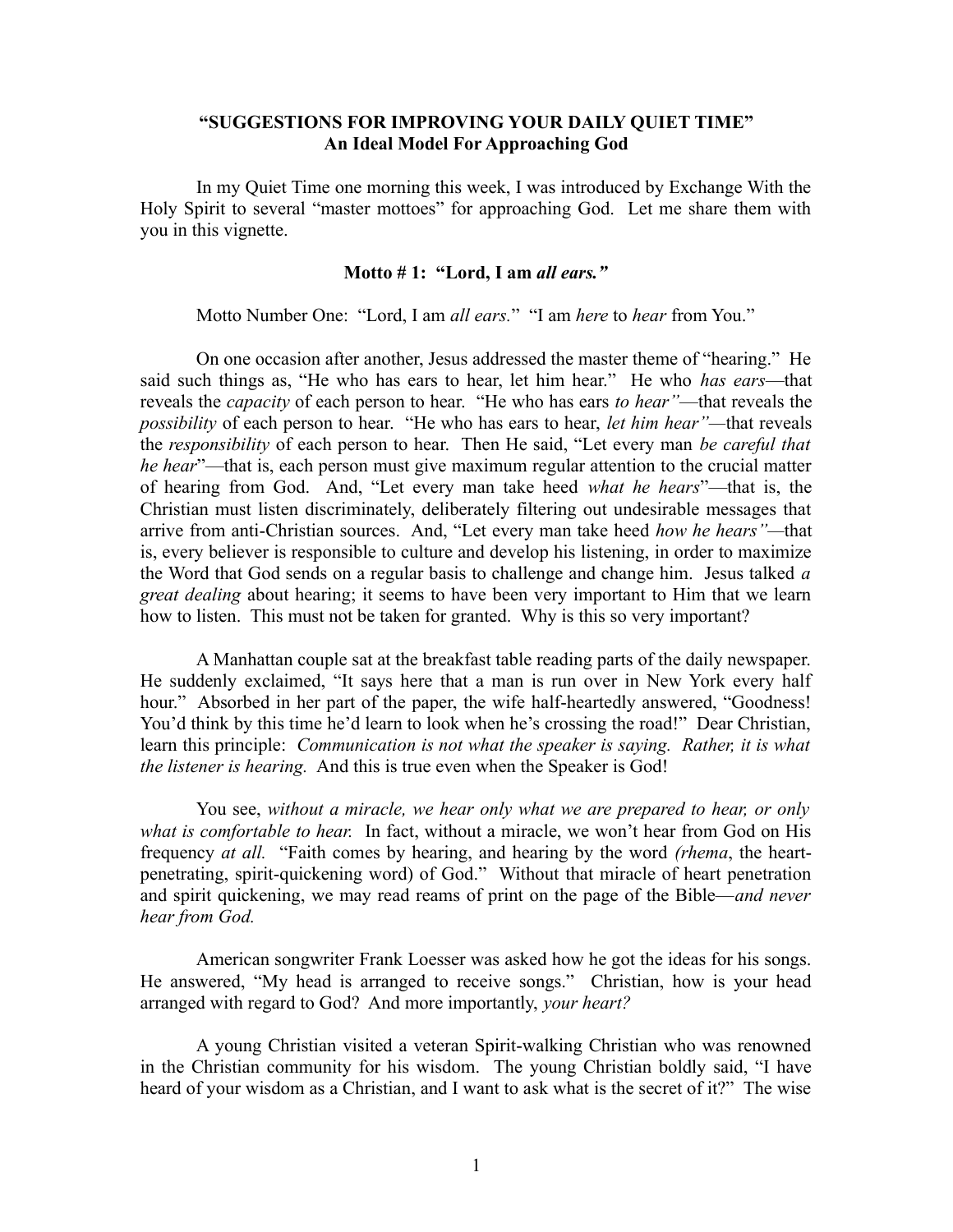Christian said, "Listen"—*and that's all he said*. True wisdom lies in listening to God. The Christian must learn to listen to God *deliberately*, a matter of the *head*. He must listen *deeply*, a matter of the *heart.* And he must listen *dynamically, devotedly and directionally*, a matter of the *habit.* 

Two men were talking. One asked, "Does your wife ever talk to herself?" The other answered cleverly, "Yes, but she doesn't *know* it; *she thinks I'm listening."* Loosen the definition a bit and we can easily see that God must do a lot of talking to Himself!

One day sometime ago, my wife gently said to me, "Honey, why is it that you can remember what you read in a book thirty-five years ago, and even whether it was on the right hand page or left hand page and which paragraph down the page—*and you can't remember what I said to you five minutes ago*?" I took advantage of her gentleness and answered unwisely, "Motivation, my dear, motivation! Or I guess you could call it 'selective intake.'" Honestly, we both laughed because of the spirit of the moment, but that exchange kept lingering in my mind. How many times have I practiced 'selective intake,' either wittingly or unwittingly, with God? *May God have mercy upon me! I wonder how much I have missed His merciful revelation because of my botched listening?* 

The New Testament discloses vast frontiers that are obviously closed to most Christians because we listen only to the limit of our preconceptions and previous conditioning. *And this is also true of Christian leaders (all of them), unless they keep themselves consciously and miraculously open to God's full disclosure. I know that in my own experience God has had to smash my early limited understanding (though it was set in stone) in order to disclose what He was really saying. The truth is that the quality of my listening may effectually reduce what He is saying, and the tenure of my listening has little to do with it. In fact, my presumption as a long-time listener may be deadly to my understanding of His full revelation. So called "conviction" may preclude further communication.* We are responsible to listen, but *do* we? How well do we listen when the air is full of the waves of His speech, and His Manual, the Bible, is handy as the full specification and clarification of what He wants to say? Motto Number One reminds me that I, the potential hearer, must make plenty of room for the Speaker and Everything He Says. *"Lord, I am all ears."*

## **Motto # 2: Lord, I am willing to be** *ears and mouth*

I will just briefly mention Motto Number Two, though it deserves better treatment than that. Motto Number Two is: "Lord, I am willing to be ears *and mouth."* However, I want to attach a proviso because of my weakness in the flesh—"if only You would so determine my listening that my speech is essentially a repetition of what You are saying."

Sometime ago, I heard Dave Feherty, commentator on the Professional Golf Association's tournament telecasts, say something clever about Scottish golfer Colin Montgomery: "Sometimes Colin sends his brain on vacation and leaves his mouth in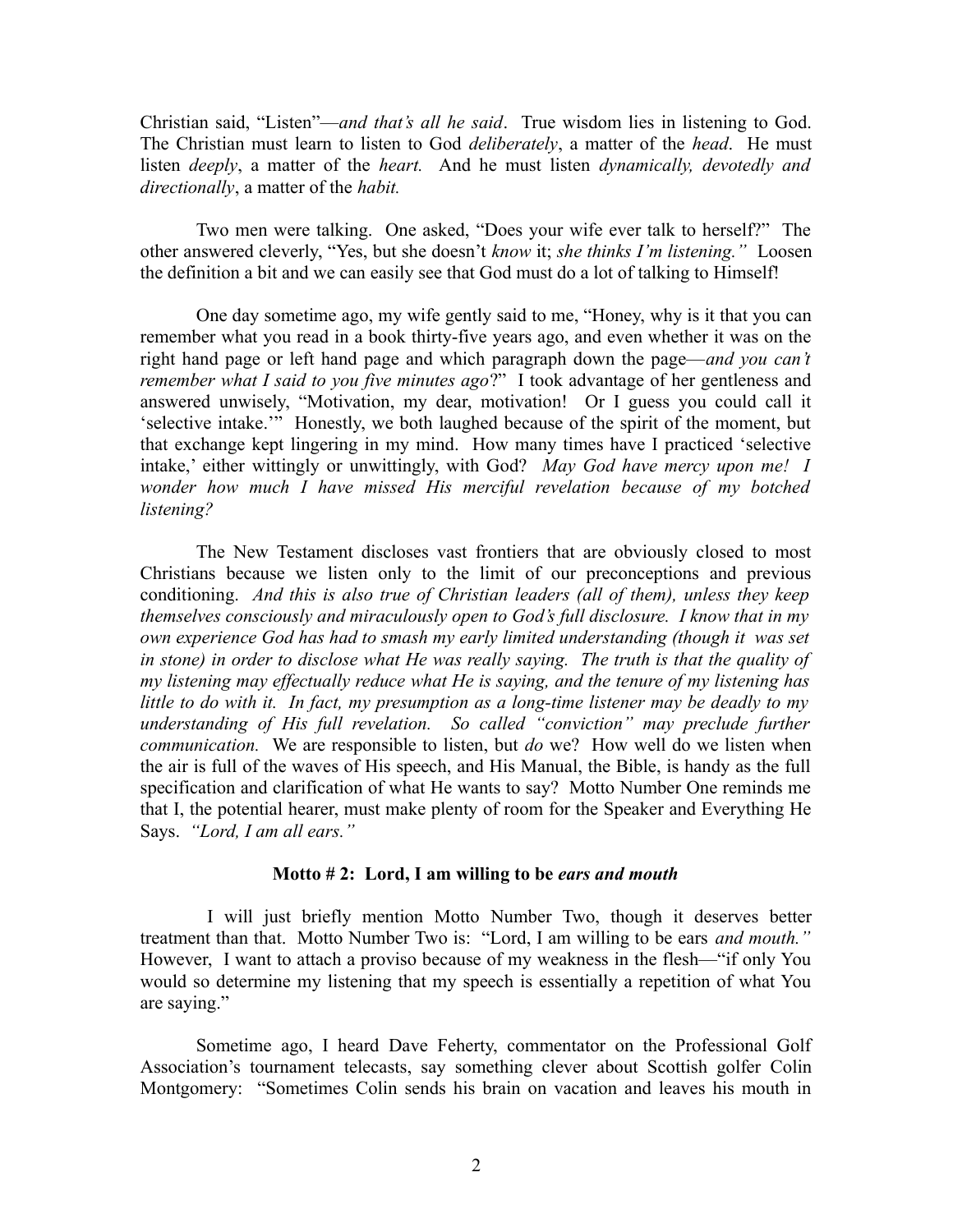control at home." Ouch! How many times have I done this in conversation, in domestic situations, in casual speech, in "clever" speech, in teaching and preaching, and even in my Quiet Time!

Sometime ago, I was blessed beyond description by a quick reading of Eugene Peterson's paraphrase of the New Testament called, The Message. I couldn't put it down until I had read it through. I marked the "keeper passages" and went back and recorded them in my illustration file. I was "stopped in my tracks" by this paraphrase of a great passage in the book of James: "Post this at all the intersections: Lead with your ear, follow up with your tongue, and let anger struggle along in the rear." Dismiss the last sentence for the moment—it is usually better to unhitch the anger trailer altogether! "Lead with your ear, and follow up with your tongue." Why should not a Christian simply be a conduit for the Speech of God? But we must sadly admit that this is usually not true of us because we typically put our tongues in motion before our hearts are in gear! If I am to be a channel for the speech of God, I must take extreme care to "lead with my ear."

## **Motto # 3: "Lord, I am** *all ears"*

So the third Motto is the same as the first. It enables me to bracket my speech (my one mouth) with my listening to God (symbolized by my *two* ears). **"Lord, I am all ears,"** and I want to (as an illustration) use one ear on one side of my speaking and the other ear on the other, using one ear before my speech and one ear after my speech. In this way, I can be more certain that my speech is a reflection of what I am hearing from God.

Sadly, the typical "hearing pattern" of most Christians in church creates a "glut" of truth. It has been said, "The congregation in church is just as responsible to *master the sermon and leave with it* as the pastor is to *master it before he arrives with it*." Weigh these words carefully, and confess that the typical Christian has not the slightest awareness of this "hearing vocation." Instead, multitudes of church members listen casually to God's attempt to communicate truth to them and seek only (at best) to extract a "blessing" or an "inspiration" or an "enjoyment" from it. They do not linger over the truth of what they have heard to translate it from *ears* to *heart* to *knees* to *feet*. Hardly realizing that they are actually compounding their guilt by irresponsible listening in church, they go their ways, perhaps to come back on Sunday evening and *enlarge the glut* (and the *guilt*).. No wonder the Christian movement in the western world limps along at such a pitiful pace when it could be regularly riding a giant tide of spiritual power—and its limp begins in the Prayer Closet in the way it hears (perhaps more accurately, *doesn't hear*) from God! As usual, *the prayer closet will determine the public course*. No use of the prayer closet, no power in the public course. Little private prayer, little public power.

Christian, may we pledge ourselves together today to urgently ask God for sanitized (clean) and sensitized (committed) listening as we touch the handle of our Prayer Closets? A young boy approached the metal detector at the airport. He started